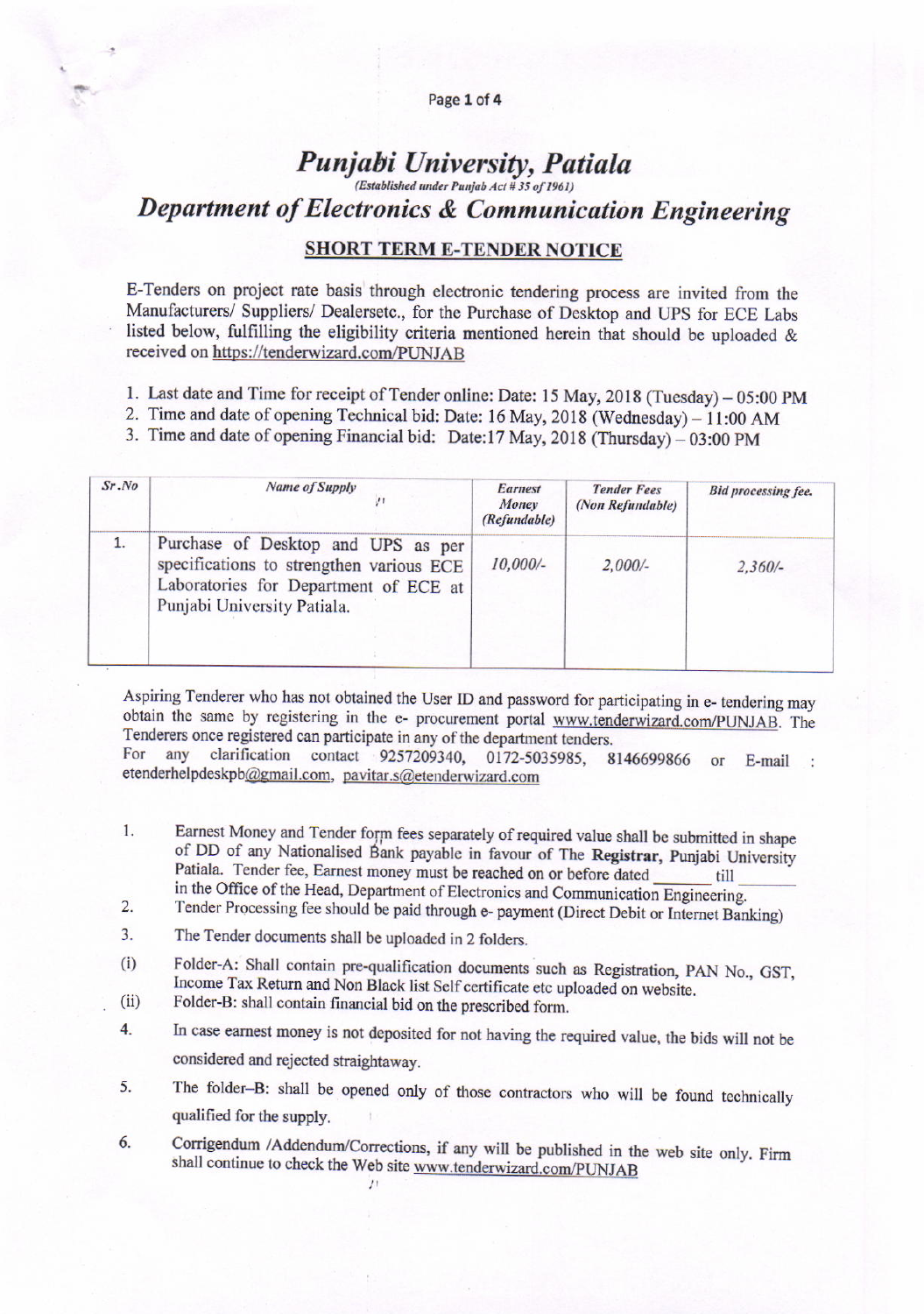### PRE-QUALIFICATION REQUIREMENTS: -

- Manufacturers/Suppliers/ AuthorizedDealers for Supply of Equipment categorized in 1. the Project A and Project B can only participate.
- The Supplier/Firm shall submit a copy of PAN No., GST No. etc. 2.
- The Supplier/firms shall submit copies of income tax return for the last 2 years.  $3.$

The Supplier/firms shall also submit Self certification that they have not been debarred/ 4. blacklisted by any Govt./ Semi Govt. Organization or any Corporation at any stage.

# **Purchase of Desktop PC** [Department of Electronics & Communication Engineering]

| Category                | <b>Description</b>                                                                           |  |  |  |
|-------------------------|----------------------------------------------------------------------------------------------|--|--|--|
| <b>Brand</b>            | <b>HP/LENOVO/DELL</b>                                                                        |  |  |  |
| Quantity                | 21<br>16                                                                                     |  |  |  |
| Processor               | Intel 7th Gen core i3 Processor                                                              |  |  |  |
| <b>RAM</b>              | 4GB RAM (2 DIMM DDR4 2400 Mhz RAM Expandable up to 32 GB)                                    |  |  |  |
| <b>Chassis</b>          | Tower $(15L)$                                                                                |  |  |  |
| chipset                 | <b>Intel B250</b>                                                                            |  |  |  |
| <b>HDD</b>              | 1TB HDD 7200 RPM SATA                                                                        |  |  |  |
| <b>PORTS</b>            | 4 front USB 3.0 ports and HDMI/VGA/ DP (3 Display Ports); RJ 45, 1<br><b>Serial Port</b>     |  |  |  |
| <b>SUPPLY</b>           | 180 W POWER SUPPLY autosensing, 85% PSU                                                      |  |  |  |
| <b>SLOTS</b>            | 2 PICe Slots $(1*PC_1 \times 16; 1*PC_1 \times 1)$                                           |  |  |  |
| <b>TFT</b>              | 19.5" Monitor IPS Panel                                                                      |  |  |  |
| <b>Environment</b>      | ENERGY STAR 6.1; EPEAT Gold rating (North America); ErP Lot 3;<br>GREENGUARD; RoHS-compliant |  |  |  |
| <b>Ethernet</b>         | One Gigabit Ethernet port, Realtek RTL8111GN, Wake on LAN                                    |  |  |  |
| <b>OS</b>               | MS WIN-10 SL 64 Bit                                                                          |  |  |  |
| <b>KB &amp; Mouse</b>   | <b>USB</b>                                                                                   |  |  |  |
| <b>Security</b><br>Chip | Firmware TPM 2.0                                                                             |  |  |  |
| <b>Graphics</b>         | Intel HD 630                                                                                 |  |  |  |
| Warranty                | 5 Years Onsite Warranty                                                                      |  |  |  |

Rate must be quoted with DOS operating System and Windows 10 Professional separately.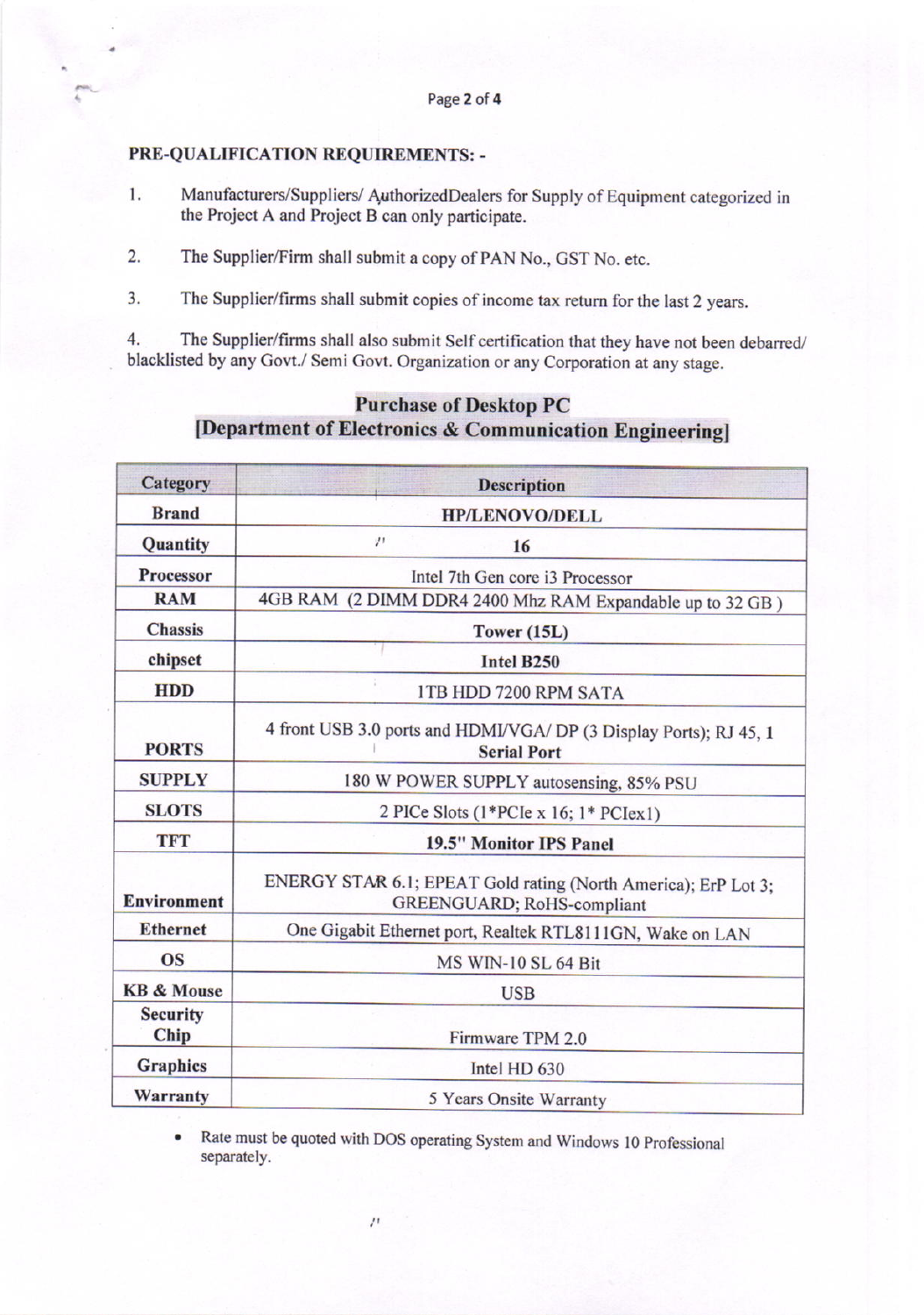Page 3 of 4

| Item       | Brand              | Specifications | Quantity |
|------------|--------------------|----------------|----------|
| <b>UPS</b> | <b>APC/NUMERIC</b> | UPS 0.6 KVA    |          |

tt

#### Terms and Conditions: -

- 1. Prices should be inclusive of all taxes and levies in INR.
- 2. Payment will be released on successfut installation and commissioning of purchase items as per Punjabi University, Patiala rules.
- 3. Order can be placed to different vendorsdepending upon quality and mtes of the items.
- 4. All items to be supplied must be branded and shall be amply supported onsite warranty directly by OEM.
- 5. The material is to be made available/ installed within two weeks from date of placing confirmed Purchase Order along with all the bills.
- 6. If there is holiday on the receipt/opening day of the tender, the tender may be received/ opened on the next working day at the same time and at the same place.
- 7. The Purchase Committee reserves the right to reject the tender without assigning any reason before/after opening of the tenders and the tenderers shall have no right or any claim what so ever for the same on this account.
- 8. University reserves the right to increase/ decrease the quantity of items. The order for quantity of different items can be increased or decreased. The supply order will be placed to the firm/Supplier which would submit quotation strictly as per the given detailed technical specifications. The Suppliers/ Tenderers shall have no right or any claim what so ever for the same on this account.
- 9. The rate quoted by the Supplier/Tenderer shall be inclusive of all the taxes i.e. GST or any othet taxes levied by Central Covt. or State Govemment Authority or Local Bodies including their variations as notified by the Concerned Authority from time to time and of all the new taxes and levies that may be imposed. Firm will supply the material on quoted Rates which include F.O.R., Loading, Unloading, stacking at Punjabi University, Patiala and inclusive of all taxes. Nothing Extra shall be paid.
- 10. The Supplier/ Tendercr/Manufacturer shall comply with the proper by- Laws and legal order of the local body or authority under the jurisdiction of which the supply is